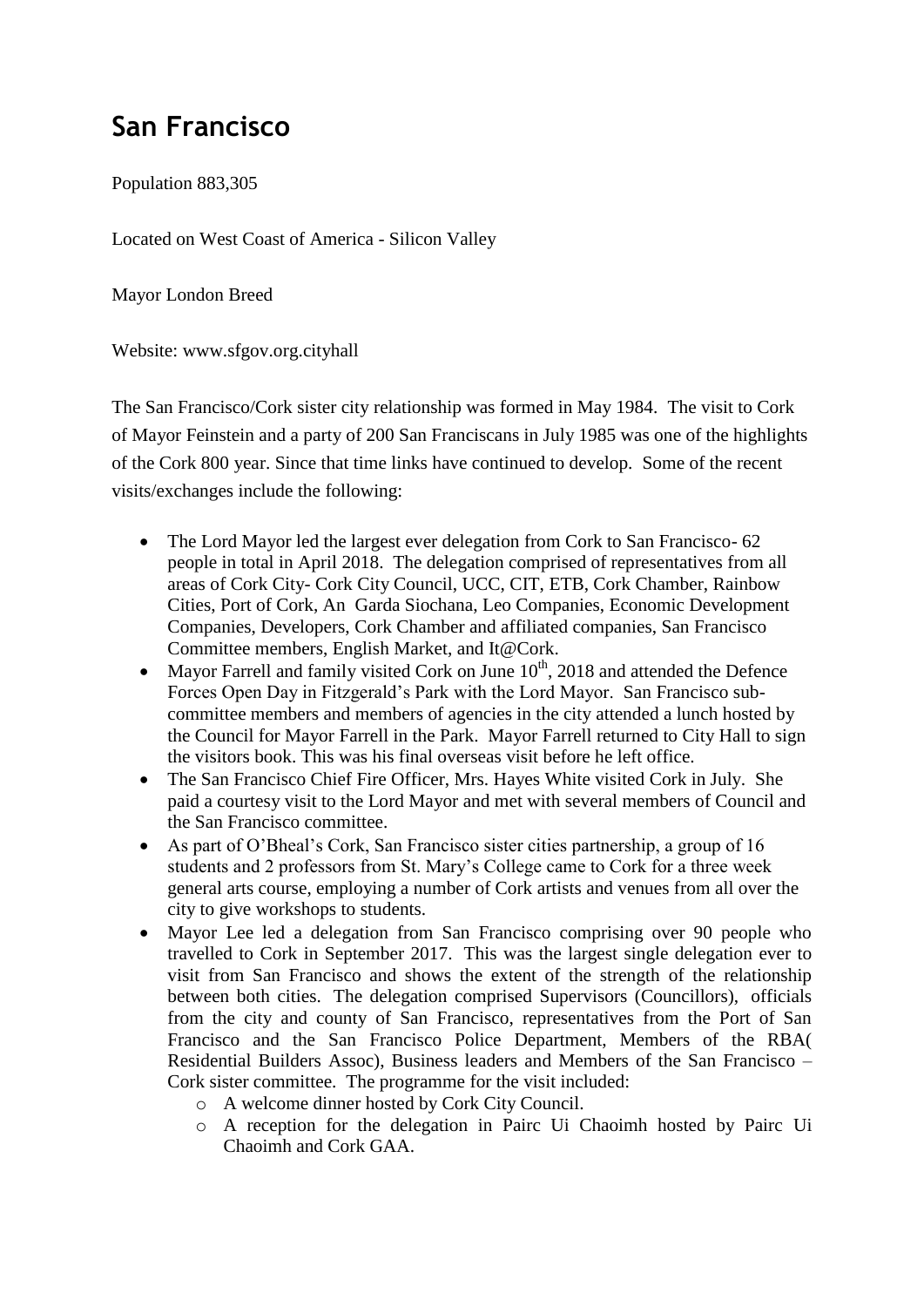- o The signing of two Memorandum of Understanding (MOU'S), one of which was an understanding to carry out Sister City exchanges focused on the principles of UNESCO Global City Learning and promote collaboration in both cities in the area of lifelong
- o Mayor Lee attended the opening ceremony of the UNESCO Learning Cities Conference in City Hall.
- o Best of Cork & Ireland Food and Craft Exhibition held in UCC. This gave everyone the opportunity to see what the Cork region has to offer in terms of tourism, culture and food produce.
- o A shark tank event in UCC
- o Walking tour of pedestrianised streets facilitated by staff from the Roads and Strategic Planning & Economic Development and Enterprise Directorates.
- o Presentation in City Hall on Social Housing projects and the operation of the RAS and HAP Schemes from Mark Birch and Tadhg Keating of the Housing & Community Directorate.
- o Site visit to the new Capitol development on Grand Parade.
- o That evening the delegation had dinner in the Aula Maxima, UCC.
- o Cork Chamber hosted an early morning breakfast meeting in The Kingsley Hotel to welcome Mayor Lee and the delegation. The breakfast, sponsored by NGINX highlighted the business links between Cork and San Francisco and provided an excellent opportunity to network and build relationships.
- o Members of the RBA, city planners and other delegation members went on a City walking tour led by the Conservation Officer and the Heritage Officer, Cork City Council.
- o In parallel, meetings also took place in the Port of Cork offices with the Director of the Port of San Francisco.
- o Members of An Garda Siochana met with delegation members in the Garda Headquarters in Anglesea St
- o Various members of Corks arts groups held a very constructive meeting with interested persons from San Francisco.
- o Discussions took place between members of Cork LGBT committee and San Francisco centred on rainbow city status.
- o Delegation visited VOXPRO offices
- o Visit to Cobh Heritage Centre.
- o Mayor Lee attended the closing ceremony of the Conference.
- o Reception hosted by Johnson Controls at their global headquarters, 1 Albert **Ouav**
- o Breakfast fast hosted by Bord Bia in The Farmgate Restaurant, English Market, followed by a signing between both cities of a Memorandum of Understanding to engage Cork's English Market and San Francisco's Ferry Building Market Place to promote co operation between the artisan food communities in both cities.
- o Visit to Apple offices in Hollyhill
- o Lunch hosted by IDA Ireland
- Cork poet Kathy D'Arcy represented Cork in San Francisco for a 10 day programme,  $(5<sup>th</sup>$  to  $17<sup>th</sup>$  October), including the Los Gatos Irish writers panel. The programme included readings, seminars and workshops. The programme also included a poetry reading by Ms. D'arcy at Saint Mary's college of California. It is hoped that St. Mary's will send a group of students to Cork for a series of art workshops and cultural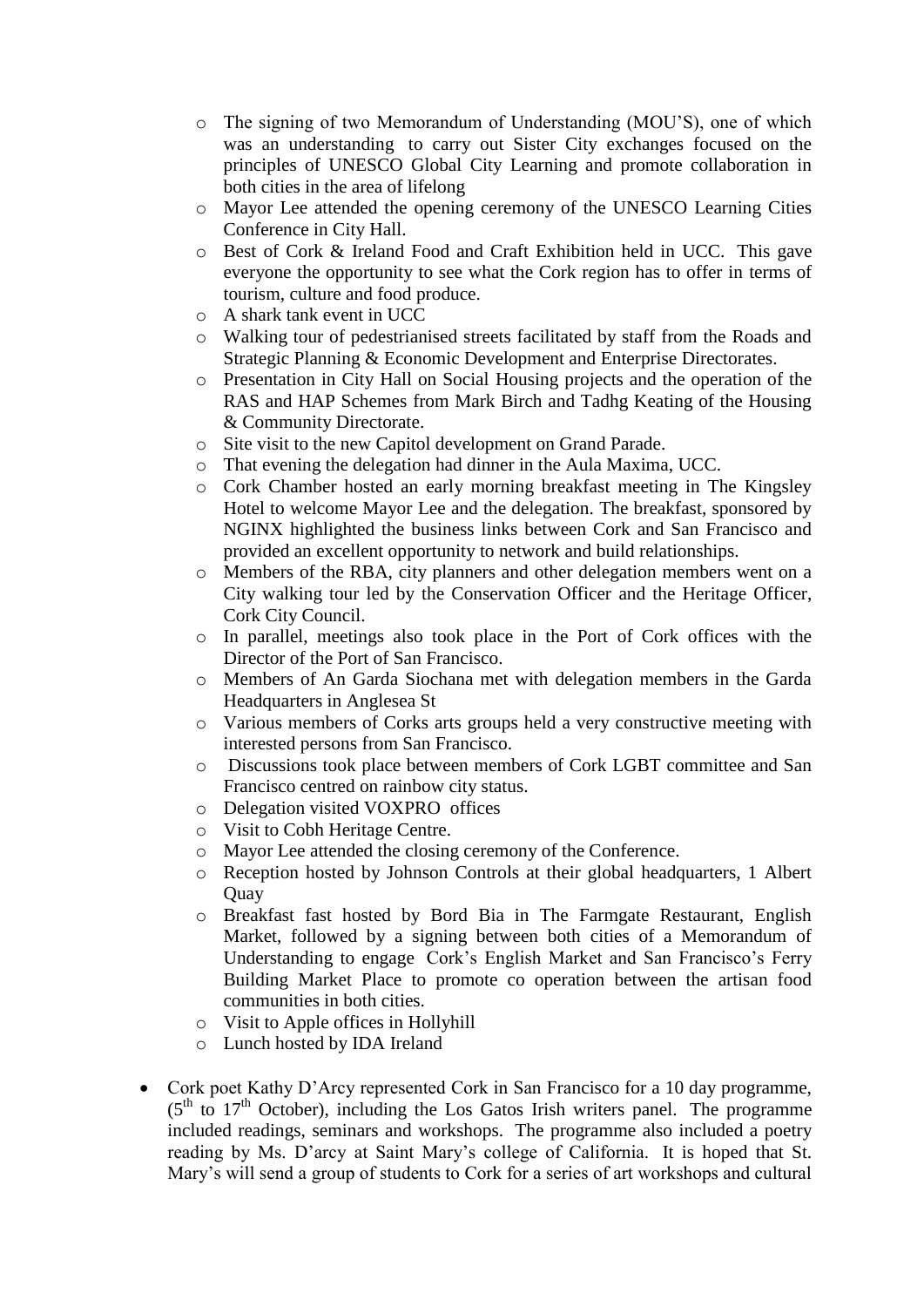excursions. This twinned city poetry exchange enriches O'Bheal's annual programme of events and is supported by the council's Twinning Grant programme.

- Lia Cook, eminent San Francisco based textile artist gave a key note speech at the CIT Crawford College of Art and Design Annual Make Symposium  $(2^{nd}$  to  $4^{th}$ March). Strong connections between Lia and academic staff at CIT CCAD were formed, leading to the potential for future collaboration between CIT and the California College of the Arts.
- Mr. Chris Mocko, athlete from San Francisco travelled to Cork for the Cork City Marathon. He won the marathon completing the 26.2 mile course in 2 hours, 26 minutes and 42 seconds. San Francisco Mayor Lee took to Twitter to congratulate Chris on his victory. The Examiner featured an article on Chris Mocko on the Friday before race day. Chris represented the Olympic Club in San Francisco and has competed in marathons since 2010.
- Cities and Counties from the USA and Ireland gathered in Dublin as part of the All Ireland – US Sister Cities Mayor's Summit in April 2016. The Summit, the first of its kind in the world, identified projects and actions that cities can take together to improve business, education and social justice. The event was attended by some 200 US city mayors, business, education and youth leaders from many of the sixty United States cities that are twinned with Irish local authorities. The Summit marked the centenary of 1916 and also the  $60<sup>th</sup>$  anniversary of the establishment of Sister Cities International by President Eisenhower. Corks sister city of San Francisco was represented at the summit by Jim Herlihy, Chairperson of the San Francisco/Cork sister city committee.
- INUSA Conference September 2016. A Cork delegation visited San Francisco in September. The delegation comprised the Lord Mayor of Cork, and senior officials from the City Council, Cork Chamber CorkBIC, Cork Convention Bureau and representatives from O'Callaghan Properties and John Cleary developments. The delegation promoted Cork in San Francisco, meet with Mayor Lee and officials in City Hall, met with representatives of the San Francisco/Cork twinning committee, met with Tech companies based in Silicon Valley including Apple, investigated Coworking spaces in San Francisco and attended the INUSA Conference taking place in San Francisco from September  $15<sup>th</sup>$  to September  $18<sup>th</sup>$ . The mission of INUSA is to connect Irish, Irish Americans and Friends of Ireland through business, culture, education and sport.
- Twelve members of the City Fire Brigade travelled to San Francisco in March, 2015 to take part in the City's St. Patrick's Day Parade. The group met and marched with the San Francisco fiure Service in the Parade. The group also met with Mayor Lee of San Francisco and Kathleen Manning, Parade Co-ordinator. The group also met with the San Francisco Chief Fire Officer Joanne Hayes-White.
- In May 2015, a delegation from Cork including the Lord Mayor, Cllr. Mary Shields, Ms. Ann Doherty, Chief Executive, Cork City Council, Mr. Barrie O'Connell, President Cork Chamber of Commerce and Ms. Adrienne Rodgers, Head of enterprise, Local enterprise Office, Cork city visited San Francisco from  $24^{\text{th}} - 29^{\text{th}}$ May 2015 for a series of business meetings. The delegation also paid a courtesy visit to Mayor Lee.